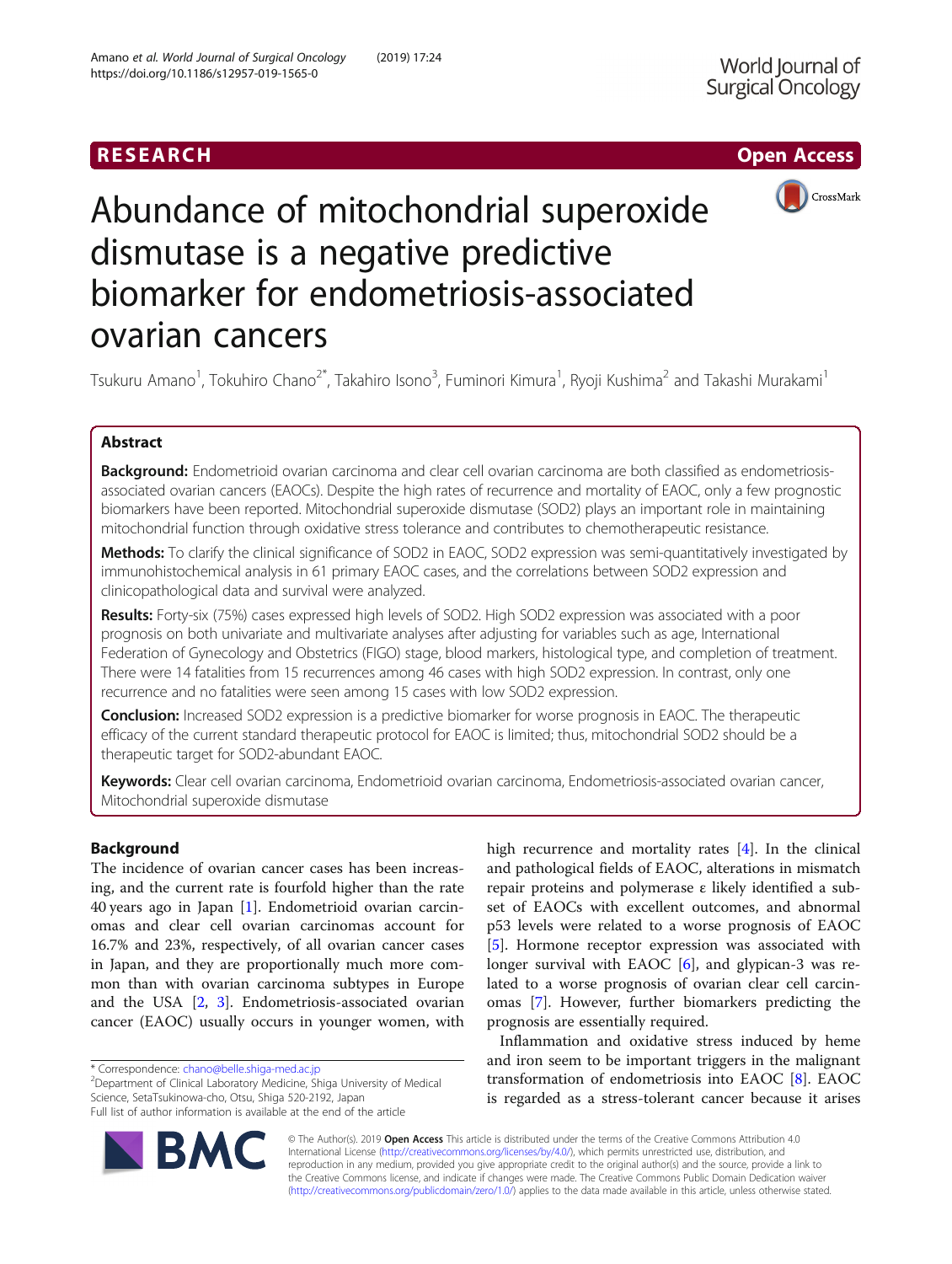from chocolate cysts with a highly oxidative microenvironment, induced by excess heme and chronic inflammation. In clear cell ovarian carcinoma, abnormalities are often found in genes responding to oxidative stress and metabolism of reactive oxygen species (ROS) [[9\]](#page-5-0).

Mitochondrial superoxide dismutase (SOD2) is an enzyme that metabolizes superoxide in mitochondria and plays an important role in maintaining mitochondrial function through oxidative stress tolerance. SOD2 overexpression correlates with poor prognosis in several cancers [[10](#page-5-0)–[12](#page-5-0)]. Suppression of SOD2 enhances ROS production in ovarian cancer cells and results in increased apoptosis, inhibition of proliferation, and enhanced sensitivity to chemotherapy [\[13\]](#page-5-0). However, in ovarian cancer, especially in EAOC, the correlation between SOD2 expression and prognosis remains unknown. It is unclear whether overexpression of SOD2 is strongly involved in ROS resistance and related to prognosis in EAOC. In the present study, we investigated the correlation between SOD2 expression and prognosis in a cohort of EAOC cases based on immunohistochemical staining of SOD2 and compared the results with clinicopathological data.

## Methods

## Patients

Sixty-one patients with EAOC treated at the Department of Obstetrics and Gynecology, Shiga University of Medical Science Hospital between 1998 and 2017 were enrolled in this study. The median patient age at the time of surgery was 48 (range, 30–80) years. The median follow-up periods were 66 (range, 1–156) months for progression-free survival (PFS) and 66 (range, 5–156) months for overall survival (OS). The endpoint of the observation period was defined as recurrence or progression by the last visit to the hospital for PFS and as death by the last visit to the hospital for OS. All patients initially underwent surgery and were categorically staged according to the International Federation of Gynecology and Obstetrics (FIGO) 2014 criteria. Of 61 patients, eight did not receive platinum-based adjuvant chemotherapy because of patient compliance or complications. The remaining 53 patients completed standard treatment with platinum-based chemotherapy following maximal surgical debulking. Therefore, all patients were chemotherapy-naive at the time of surgery. Pathological types of EAOC were 41 clear cell and 20 endometrioid carcinomas. Patient samples were selected from primary surgery specimens, including normal ovarian stroma, at the Shiga University of Medical Science Hospital. Forty-three cases (70.5%) had accompanying pathologically (36 cases) or clinically (7 cases) obvious endometriosis. Clinical and pathological data, age at diagnosis, FIGO stage, elevation in blood marker levels (serum carbohydrate antigen 19-9, serum carbohydrate antigen 125, or serum carcinoembryonic antigen), histological type, completion of treatment, and follow-up data were obtained from medical records. All included patients provided written informed consent. This study was carried out in compliance with the Declaration of Helsinki and was approved by the Shiga University of Medical Science Research Ethics Committee (reference number: 29-178).

## Immunohistochemistry

Formalin-fixed paraffin-embedded tissue was used for SOD2 immunohistochemical analysis. Samples were sliced into 5-μm sections. After dewaxing, the sections were autoclaved at 120 °C for 1 min in 10 mM sodium citrate buffer (pH 6.0) and immersed in 0.3%  $H_2O_2$ . They were then incubated overnight at 4 °C with primary antibodies against SOD2 (diluted 1:1000, #06-984, Millipore Corporation, Billerica, MA). Sections were rinsed with phosphate-buffered saline and incubated with secondary antibody conjugated with horseradish peroxidase (Simple Stain MAX-PO, Nichirei, Tokyo, Japan) at room temperature for 1 h. Sections were then stained with 3.3′-diaminobenzidine tetrahydrochloride and counterstained with hematoxylin. All slides were scored by two pathologists blinded to the clinical data, using a standard light microscope. SOD2 expression in each EAOC was evaluated by relative comparison to the SOD2 expression of normal ovarian tissue stromal cells on the same slide. We categorized tumors into two groups on the basis of the intensity of SOD2 expression: (1) the high SOD2 group, wherein the intensity of the tumor cell staining was stronger than that of normal ovarian stromal cells, and (2) the low SOD2 group, wherein the intensity of the tumor cell staining was less or similar to normal ovarian stromal cells. As the S/N ratio of immunohistochemical SOD2 expression was quite high, the scoring of a case was inconsistent between the two pathologists, and the kappa statistic of SOD2 evaluation was 0.9567682. In one case with inconsistent scoring, obviously high SOD2 cell levels accounted for about 10% of tumor cells. We considered that such a population had a high probability of becoming seeds of recurrence or metastases; therefore, this case was eventually classified into the high SOD2 group.

## Statistical analysis

The Kaplan-Meier analysis for PFS and OS were performed using GraphPad PRISM 7 software (GraphPad Software Inc., La Jolla, CA, USA). All other statistical analyses were performed with SPSS statistical analysis software (version 22.0; SPSS Inc., Chicago, IL, USA).

Correlations between SOD2 expression and clinicopathological characteristics of the patients were evaluated using the chi-square test or Fisher's exact test. OS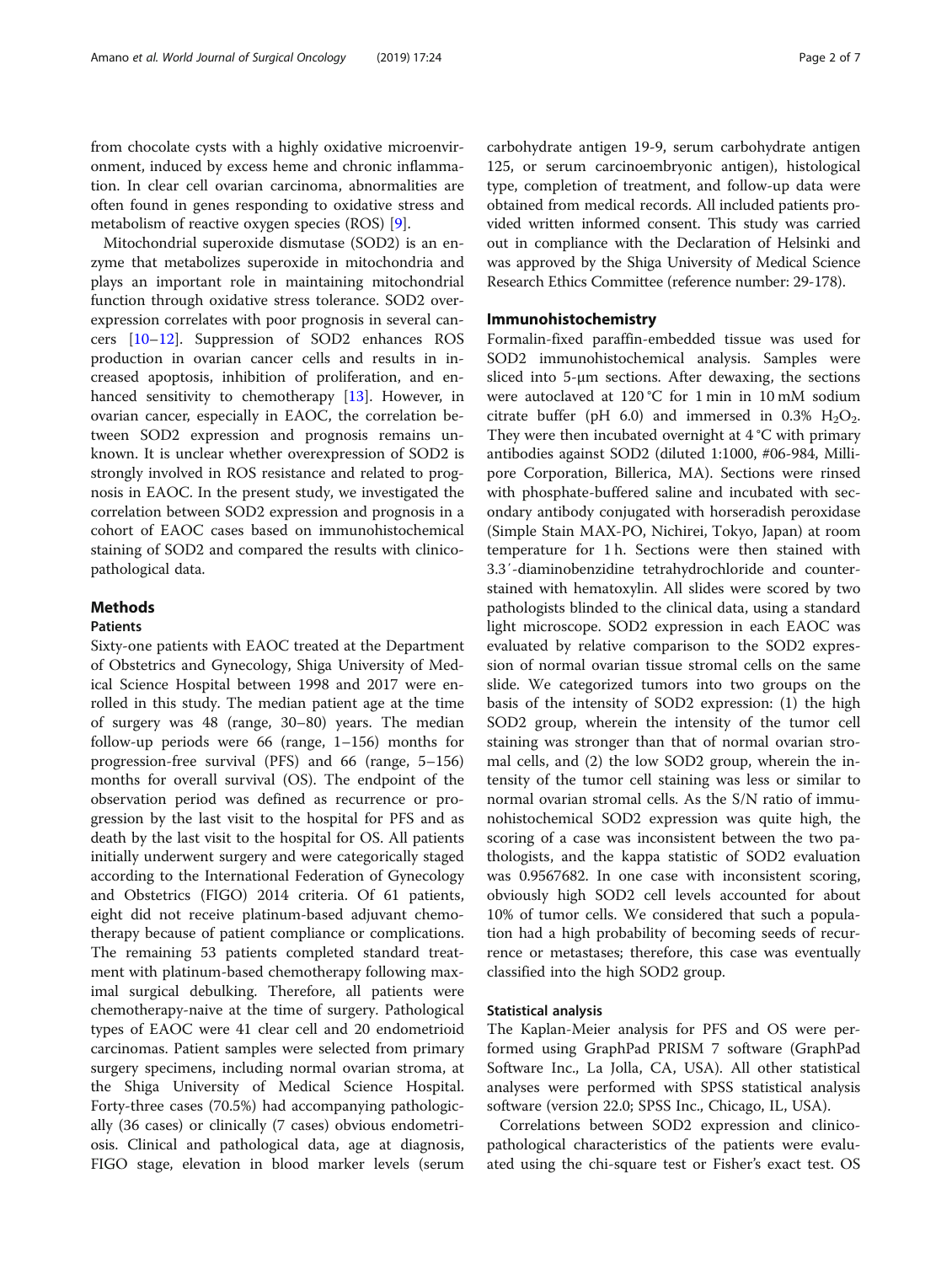and PFS were investigated using the Kaplan-Meier method. Survival curves were compared using log-rank and chi-square tests. Prognostic factors for PFS were evaluated by univariate and multi-variate analyses using Cox proportional hazards regression models. PFS intervals were used as an indicator for the hazard ratio (HR) and 95% confidence interval (CI). Significance was set at 0.05.

## Results

## Abundant SOD2 expression in EAOC and the correlation with clinicopathological characteristics

SOD2 expression was semi-quantitatively evaluated in 61 primary tumors of EAOC. Figure 1a–d show examples of mitochondrial superoxide dismutase (SOD2) expression in endometriosis-associated ovarian cancers on immunohistochemical analysis. In both endometrioid and clear cell carcinomas, SOD2 positivity was seen as strong dot-like structures in the cytoplasm, suggesting mitochondrial expression. SOD2 reactivity of normal ovarian stromal cells was used as an internal control of each histological section. Cases with stronger SOD2 staining of the tumor cells than normal ovarian stromal cells were categorized as high SOD2 cases. Among 61 tumors, 46 (75%) tumors expressed high levels of SOD2.

SOD2 expression was not affected by patients' age, high FIGO tumor stage (stage 1–2 vs 3–4), presence of significant blood markers (yes vs no), histology (clear cell carcinoma vs endometrioid carcinoma), and optimality of adjuvant primary treatment (yes vs no) (Table [1](#page-3-0)).

## Abundant SOD2 expression can predict poor prognosis in EAOC

Kaplan-Meier analysis demonstrated the association between high SOD2 expression and a trend toward shorter PFS (chi-square value = 3.358,  $p = 0.0669$ ) and a significant correlation with poor OS (chi-square value = 4.198,  $p = 0.0405$ ) in EAOC. The 5-year PFS rates in high and low SOD2 groups were 68.5% and 74.7% and those of OS in high and low SOD2 groups were 90.0% and 100%, respectively (Fig. [2](#page-4-0)). There were 14 fatalities from 15 recurrences among 46 cases in the high SOD2 group. In contrast, only one recurrence and no fatalities occurred among 15 cases in the low SOD2 group, and the single case of recurrence was completely rescued by chemotherapy following salvage surgery.

As cases with low SOD2 levels had notably better prognoses without any fatalities, it was impossible to perform Cox regression analysis for OS outcomes. In this case, we had to apply only PFS evaluation into the Cox proportional hazards model. On univariate analysis, high SOD2 expression, incomplete standard treatment, and high FIGO stage were found to be associated with poor prognosis. In addition, multivariate Cox proportional hazards regression analysis confirmed that high SOD2 expression was a significant



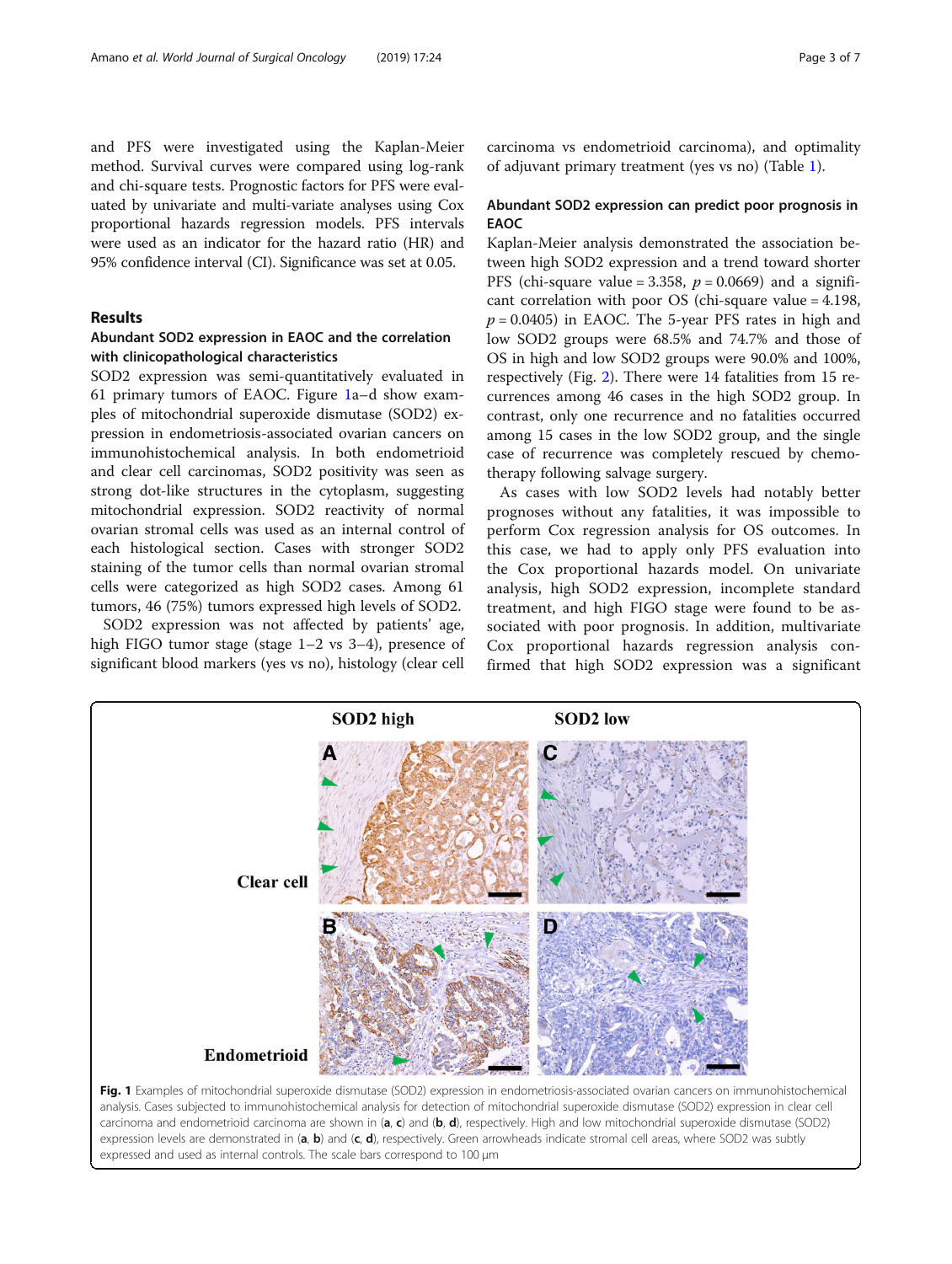| characteristics in 61 endometriosis-associated ovarian cancers |          |                    |                |        |  |  |  |
|----------------------------------------------------------------|----------|--------------------|----------------|--------|--|--|--|
| Characteristic                                                 | Cases, n | SOD2 expression, n | $P$ value      |        |  |  |  |
|                                                                |          | High $(n = 46)$    | Low $(n=15)$   |        |  |  |  |
| Age, years                                                     |          |                    |                |        |  |  |  |
| 60<                                                            | 11       | 10                 | 1              | 0.2646 |  |  |  |
| $\leq 60$                                                      | 50       | 36                 | 14             |        |  |  |  |
| FIGO class                                                     |          |                    |                |        |  |  |  |
| Low $(l, ll)$                                                  | 51       | 38                 | 13             | 0.9999 |  |  |  |
| High (III, IV)                                                 | 10       | 8                  | $\mathfrak{D}$ |        |  |  |  |
| Blood marker                                                   |          |                    |                |        |  |  |  |
| Positive                                                       | 48       | 37                 | 11             | 0.7175 |  |  |  |
| Negative                                                       | 13       | 9                  | $\overline{4}$ |        |  |  |  |
| Histology                                                      |          |                    |                |        |  |  |  |
| Clear cell                                                     | 41       | 33                 | 8              | 0.2164 |  |  |  |
| Endometrioid                                                   | 20       | 13                 | 7              |        |  |  |  |
| Treatment                                                      |          |                    |                |        |  |  |  |
| Complete                                                       | 53       | 41                 | 12             | 0.3934 |  |  |  |
| Incomplete                                                     | 8        | 5                  | 3              |        |  |  |  |

<span id="page-3-0"></span>Table 1 Correlation between mitochondrial superoxide dismutase (SOD2) expression and clinicopathological

Patients were stratified according to mitochondrial superoxide dismutase (SOD2) expression. SOD2 expression was not associated with age, International Federation of Gynecology and Obstetrics (FIGO) stage, blood markers, histology, or completeness of adjuvant primary treatment

independent predictive factor for poor PFS (HR = 8.929, 95% CI = 1.151–71.4[2](#page-4-0)9,  $p = 0.0362$ ; Table 2), as were incomplete standard treatment and high FIGO stage.

## **Discussion**

In this study, we identified two clinically important issues. First, the high SOD2 expression of cancer cells is a poor prognostic factor for EAOC. Second, the current standard therapeutic protocol is insufficient to achieve improved survival of patients with EAOC showing high SOD2 expression.

High SOD2 expression was a worse prognostic factor for EAOC. SOD2 plays an important role in ROS removal, whose production is induced by chemotherapeutic treatments, and maintenance of mitochondrial function. In previous studies, high SOD2 expression is associated with poor prognosis in some carcinomas [\[10](#page-5-0)–[12](#page-5-0)]. Especially in renal clear cell carcinomas, which show pathological similarities with clear cell ovarian carcinomas, high SOD2 expression reflects better mitochondrial function and ROS resistance, and increased SOD2 expression correlates with poor prognosis [[14](#page-5-0)]. The cancer genome atlas (TCGA) database cannot suggest that SOD2 is a prognostic indicator in ovarian cancer. However, as the database strongly depends on the overall incidence of cancer types, the provisional and final analyses of ovarian cancers have primarily focused on serous ovarian adenocarcinomas, rather than on EAOC including clear cell and endometrioid ovarian carcinomas. As EAOC often arises from endometriosis, a tissue abundantly exposed to inflammatory ROS, it is thought to acquire resistance to oxidative stress. Hemachandra et al. [\[15\]](#page-5-0) revealed that SOD2 is more strongly expressed in ovarian clear cell carcinoma than in other epithelial ovarian cancer subtypes and that SOD2 is a pro-tumorigenic or metastatic factor. Hemachandra's study conformed to the findings of the present study.

In the present cohort, no patients died in the low SOD2 expression group, even among patients with high stage and recurrence. All three patients including those with tumors with low SOD2 expression, who did not complete chemotherapy, have not had a relapse until now. In addition, two patients with high FIGO class and tumors with low SOD2 expression have survived without any cancer relapses. Regarding tumors with low SOD2 expression that are highly sensitive to chemotherapeutic ROS increments, the current standard therapeutic protocol, i.e., platinum-based chemotherapy following surgical resection, is considered sufficient. Increased ROS levels improve the antineoplastic effect of platinum-based chemotherapy [\[16\]](#page-5-0). This fact suggests that platinum-based chemotherapeutic agents are effective agents against EAOC with low SOD2 expression. Conversely, among cases with high SOD2 expression, 15 of 46 cases relapsed and 14 deaths were observed. These results indicate that the current therapeutic protocol should be considered insufficient in tumors with high SOD2 expression. With some anti-cancer agents, such as cisplatin, ROS are involved in the antitumor effect [[17,](#page-5-0) [18\]](#page-6-0). As SOD2 is an antioxidant enzyme that can prevent oxidative redox-mediated damage of mitochondrial proteins and preserve mitochondrial function, EAOC with high SOD2 expression likely have strong resistance to oxidative stress caused by cancer treatment such as chemotherapy. In our cohort, SOD2 evaluation was performed from the sample before each chemotherapeutic treatment. Therefore, SOD2 may reflect the intrinsic aggressive character of the tumor in addition to the predisposed resistance to chemotherapy. EAOC, especially ovarian clear cell carcinomas, is well recognized to have greater resistance to platinum-based chemotherapy, a more aggressive clinical course, and more malignant behavior than other types of ovarian cancers [[19](#page-6-0)–[21](#page-6-0)]. Ovarian clear cell carcinomas have poor prognosis because of resistance to current chemotherapy protocols, based on platinum and taxane [\[19\]](#page-6-0).

This study confirmed the following findings: a novel therapeutic strategy for clear cell ovarian carcinomas and/or other EAOCs, in which SOD2 is strongly expressed, should be established. Metformin and other biguanides, which have been clinically used for the treatment of diabetes mellitus, can inhibit complex I of the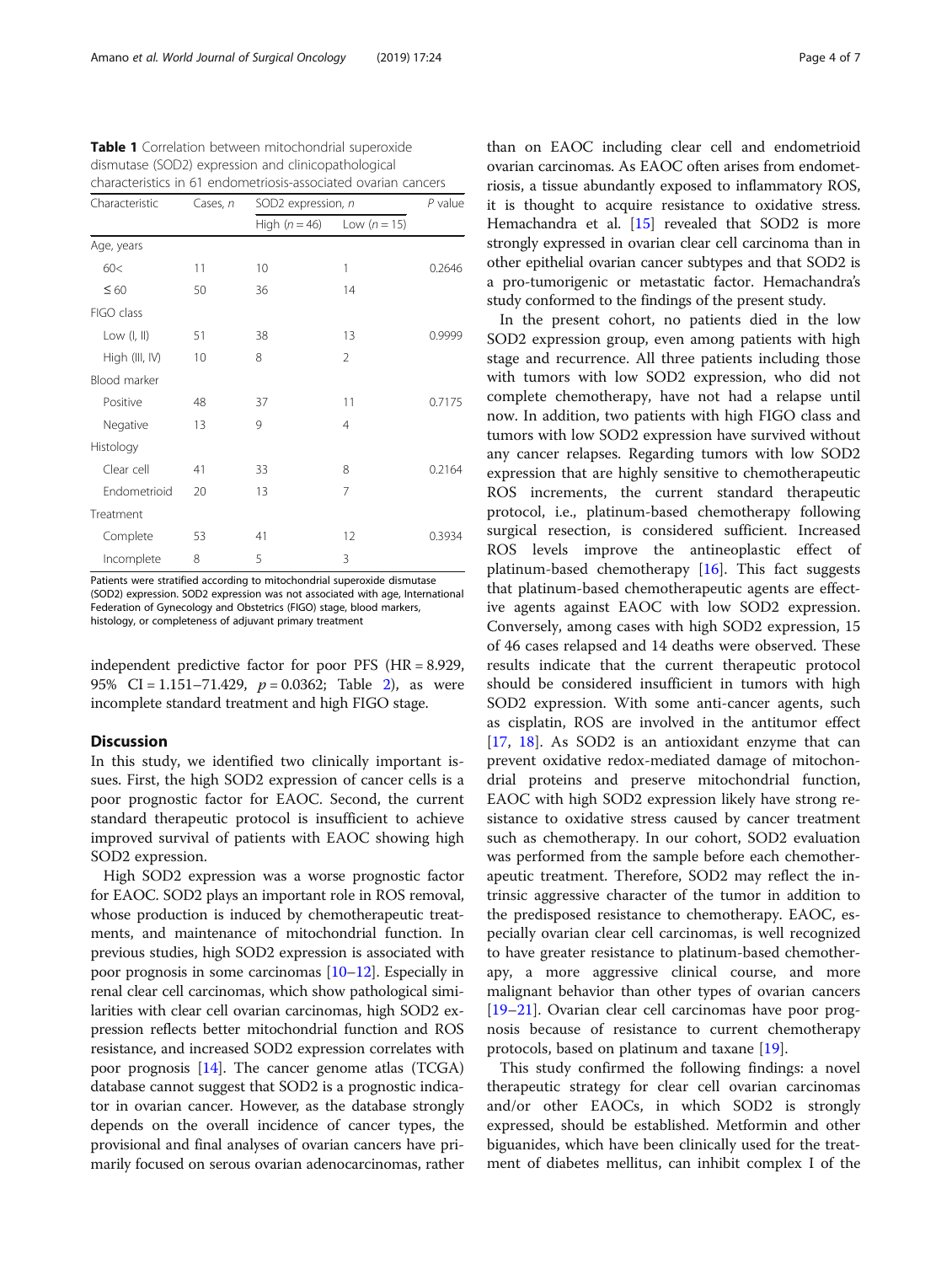<span id="page-4-0"></span>

toward a shorter progression-free survival ( $\chi^2$  = 3.358, p = 0.0669) and was correlated significantly with poor overall survival ( $\chi^2$  = 4.198, p = 0.0405) in endometriosis-associated ovarian cancers

|  | Table 2 Assessment of clinicopathological parameters predicting progression-free survival on univariate and multivariate analyses |  |
|--|-----------------------------------------------------------------------------------------------------------------------------------|--|
|  |                                                                                                                                   |  |

|                             |                         |       | PFS univariate          |           | PFS multivariate      |           |
|-----------------------------|-------------------------|-------|-------------------------|-----------|-----------------------|-----------|
|                             |                         | n     | HR (95% CI)             | $p$ value | HR (95% CI)           | $p$ value |
| Age                         | 60 < / 560              | 11/50 | $0.4890(0.105 - 2.289)$ | 0.3632    |                       |           |
| FIGO class                  | III, IV/I, II           | 10/51 | 30.303 (7.353-125)      | < 0.0001  | 19.608 (5.952-66.667) | < 0.0001  |
| Blood marker                | Positive/negative       | 48/13 | $0.806(0.204 - 3.185)$  | 0.7583    |                       |           |
| Histology                   | Clear cell/endometrioid | 41/20 | 2.212 (0.5778-8.475)    | 0.2463    |                       |           |
| Standard treatment          | Incomplete/complete     | 8/53  | 6.410 (1.488-27.778)    | 0.0126    | 7.576 (1.828-31.25)   | 0.0052    |
| SOD <sub>2</sub> expression | High/low                | 46/15 | 17.543 (1.825-166.667)  | 0.0130    | 10 (1.271-76.923)     | 0.0287    |

On univariate analysis, high expression of mitochondrial superoxide dismutase (SOD2), incompleteness of standard treatment, and high International Federation of Gynecology and Obstetrics (FIGO) stage were associated with poor prognosis. Multivariate Cox proportional hazards analysis also confirmed that high SOD2 expression, incompleteness of standard treatment, and high FIGO stage were significant prognostic factors for worse progression-free survival (PFS). CI confidence interval, HR hazards ratio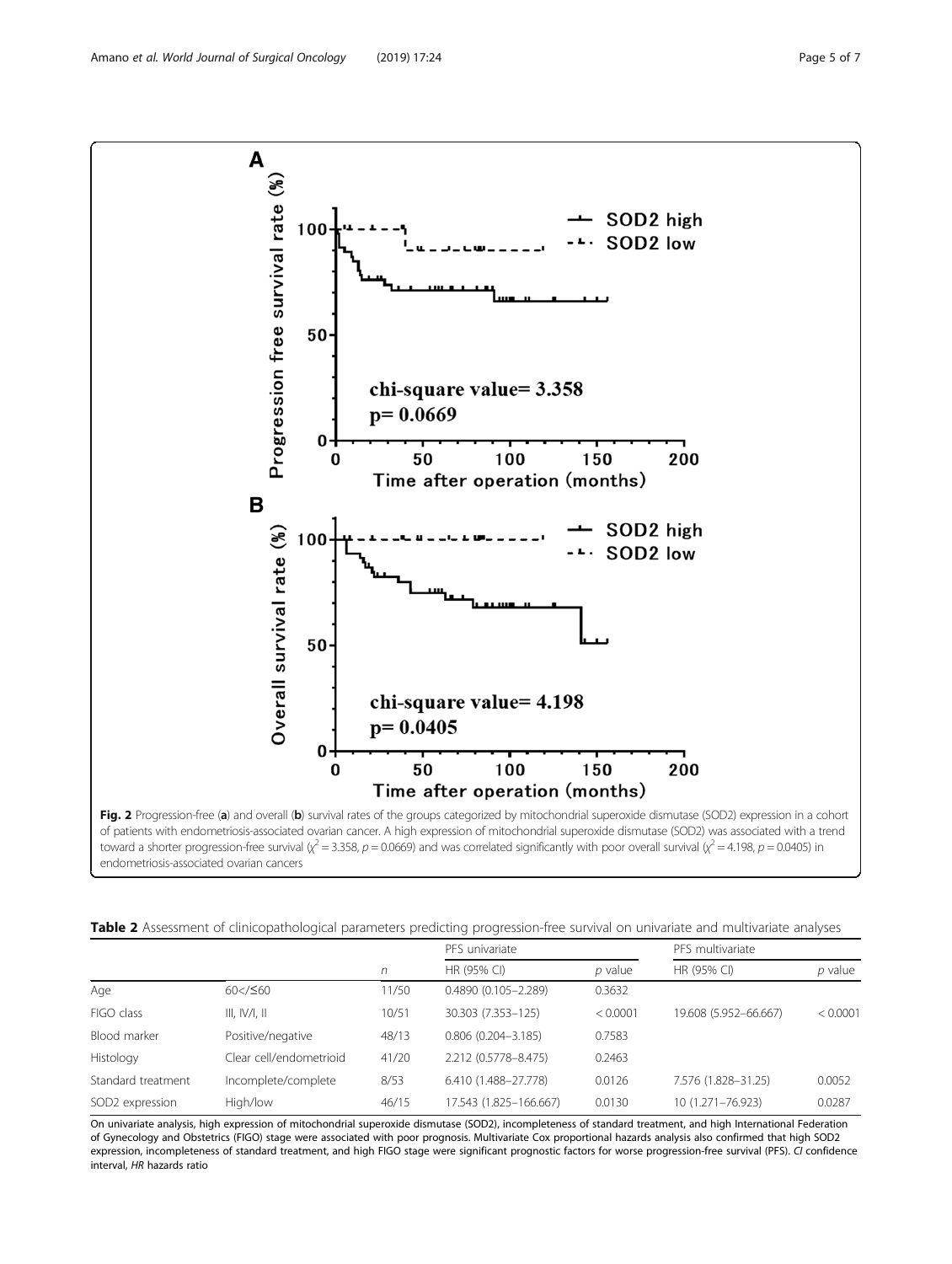<span id="page-5-0"></span>mitochondrial electron transport chain and mitochondrial respiration [\[22](#page-6-0)]. In addition, they exert anticancer effects on patients with diabetes diagnosed with pancreatic cancer, colon cancer, and prostate cancer [[23](#page-6-0)–[27](#page-6-0)]. By targeting tumor mitochondrial function, drug repositioning with the use of biguanides such as metformin has been proposed for some types of cancers [[28\]](#page-6-0). Isono et al. [14] demonstrated that biguanide could improve the therapeutic effect in clear cell carcinomas in the kidney, which show similar pathology to ovarian clear cell carcinomas. Replacement therapy or drug repositioning to target tumor cell mitochondria, as can be achieved with the use of biguanides, should be investigated for the treatment of EAOC with abundant SOD2 expression, which is likely to retain stronger mitochondrial function.

As this study could not include a huge number of cases, it was impossible to analyze whether SOD2 was significantly predictive of the prognosis, after dividing into each category of FIGO clinical stage or histological type. Further analyses with more cases and a larger cohort of EAOC may be desired. Such studies will provide more supportive evidences for SOD2 as a predictive biomarker for EAOC.

### Conclusions

This study demonstrated that SOD2 abundance is a predictive biomarker for the poor prognosis in EAOC and highlighted the insufficiency of the current therapeutic standard against these tumors. Mitochondrial SOD2 should be regarded as an important therapeutic target for EAOC.

#### Abbreviations

EAOC: Endometriosis-associated ovarian cancer; FIGO: International Federation of Gynecology and Obstetrics; OS: Overall survival; PFS: Progression-free survival; ROS: Reactive oxygen species; SOD2: Mitochondrial superoxide dismutase

#### Acknowledgements

We thank Takefumi Yamamoto and Hiroko Kita for technical assistance

#### Funding

This work was supported by Takeda Science Foundation 2016 and JSPS KAKENHI Grant Number JP16k20187.

#### Availability of data and materials

The analyzed data sets generated during the study are possibly available from the corresponding author on reasonable request.

#### Authors' contributions

TC and TI designed the study. TA collected the data and carried out the experiment. TM, RK, and FK performed the statistical analyses. TC and TA wrote the manuscript. All authors read and approved the final manuscript.

#### Ethics approval and consent to participate

The research protocol was approved by the Shiga University of Medical Science Research Ethics Committee (reference number: 29-178). Written informed consent for using the tissue samples was obtained from the 61 patients.

#### Consent for publication

We have obtained consent for publication from the patients.

#### Competing interests

The authors declare that they have no competing interests.

#### Publisher's Note

Springer Nature remains neutral with regard to jurisdictional claims in published maps and institutional affiliations.

#### Author details

<sup>1</sup>Department of Obstetrics and Gynecology, Shiga University of Medical Science, SetaTsukinowa-cho, Otsu, Shiga 520-2192, Japan. <sup>2</sup>Department of Clinical Laboratory Medicine, Shiga University of Medical Science, SetaTsukinowa-cho, Otsu, Shiga 520-2192, Japan. <sup>3</sup>Central Research Laboratory, Shiga University of Medical Science, SetaTsukinowa-cho, Otsu, Shiga 520-2192, Japan.

#### Received: 29 November 2018 Accepted: 15 January 2019 Published online: 30 January 2019

#### References

- 1. Hori M, Matsuda T, Shibata A, Katanoda K, Sobue T, Nishimoto H, Group JCSR. Cancer incidence and incidence rates in Japan in 2009: a study of 32 population-based cancer registries for the Monitoring of Cancer Incidence in Japan (MCIJ) project. Jpn J Clin Oncol. 2015;45:884–91.
- Katabuchi H. Annual report of 2015. Acta Obstet Gynaecol Jpn. 2017;6969:1211.
- 3. Itamochi H, Kigawa J, Terakawa N. Mechanisms of chemoresistance and poor prognosis in ovarian clear cell carcinoma. Cancer Sci. 2008;99:653–8.
- 4. Dawson A, Fernandez ML Anglesio M, Yong PJ, Carey MS. Endometriosis and endometriosis-associated cancers: new insights into the molecular mechanisms of ovarian cancer development. Ecancermedicalscience. 2018;12:803.
- 5. Parra-Herran C, Lerner-Ellis J, Xu B, Khalouei S, Bassiouny D, Cesari M, et al. Molecular-based classification algorithm for endometrial carcinoma categorizes ovarian endometrioid carcinoma into prognostically significant groups. Mod Pathol. 2017;30:1748–59.
- 6. Sieh W, Köbel M, Longacre TA, Bowtell DD, deFazio A, Goodman MT, et al. Hormone-receptor expression and ovarian cancer survival: an ovarian tumor tissue analysis consortium study. Lancet Oncol. 2013;14:853–62.
- 7. Umezu T, Shibata K, Kajiyama H, Yamamoto E, Nawa A, Kikkawa F. Glypican-3 expression predicts poor clinical outcome of patients with early-stage clear cell carcinoma of the ovary. J Clin Pathol. 2010;63:962–6.
- 8. Munksgaard PS, Blaakaer J. The association between endometriosis and ovarian cancer: a review of histological, genetic and molecular alterations. Gynecol Oncol. 2012;124:164–9.
- 9. Yamaguchi K, Mandai M, Oura T, Matsumura N, Hamanishi J, Baba T, et al. Identification of an ovarian clear cell carcinoma gene signature that reflects inherent disease biology and the carcinogenic processes. Oncogene. 2010; 29:1741–52.
- 10. Chang B, Yang H, Jiao Y, Wang K, Liu Z, Wu P, et al. SOD2 deregulation enhances migration, invasion and has poor prognosis in salivary adenoid cystic carcinoma. Sci Rep. 2016;6:25918.
- 11. Ma RL, Shen LY, Chen KN. Coexpression of ANXA2, SOD2 and HOXA13 predicts poor prognosis of esophageal squamous cell carcinoma. Oncol Rep. 2014;31:2157–64.
- 12. Xu Z, Chen Y, Gu D, Lee NP, Sun S, Gong W, et al. SOD2 rs4880 CT/CC genotype predicts poor survival for Chinese gastric cancer patients received platinum and fluorouracil based adjuvant chemotherapy. Am J Transl Res. 2015;7:401–10.
- 13. Cui Y, She K, Tian D, Zhang P, Xin X. miR-146a inhibits proliferation and enhances chemosensitivity in epithelial ovarian cancer via reduction of SOD2. Oncol Res. 2016;23:275–82.
- 14. Isono T, Chano T, Yonese J, Yuasa T. Therapeutic inhibition of mitochondrial function induces cell death in starvation-resistant renal cell carcinomas. Sci Rep. 2016;6:25669.
- 15. Hemachandra LP, Shin DH, Dier U, Iuliano JN, Engelberth SA, Uusitalo LM, et al. Mitochondrial superoxide dismutase has a protumorigenic role in ovarian clear cell carcinoma. Cancer Res. 2015;75:4973–84.
- 16. Li XX, Dong Y, Wang W, Wang HL, Chen YY, Shi GY, et al. Emodin as an effective agent in targeting cancer stem-like side population cells of gallbladder carcinoma. Stem Cells Dev. 2013;22:554–66.
- 17. Alegria AE, Samuni A, Mitchell JB, Riesz P, Russo A. Free radicals induced by adriamycin-sensitive and adriamycin-resistant cells: a spin-trapping study. Biochemistry. 1989;28:8653–8.